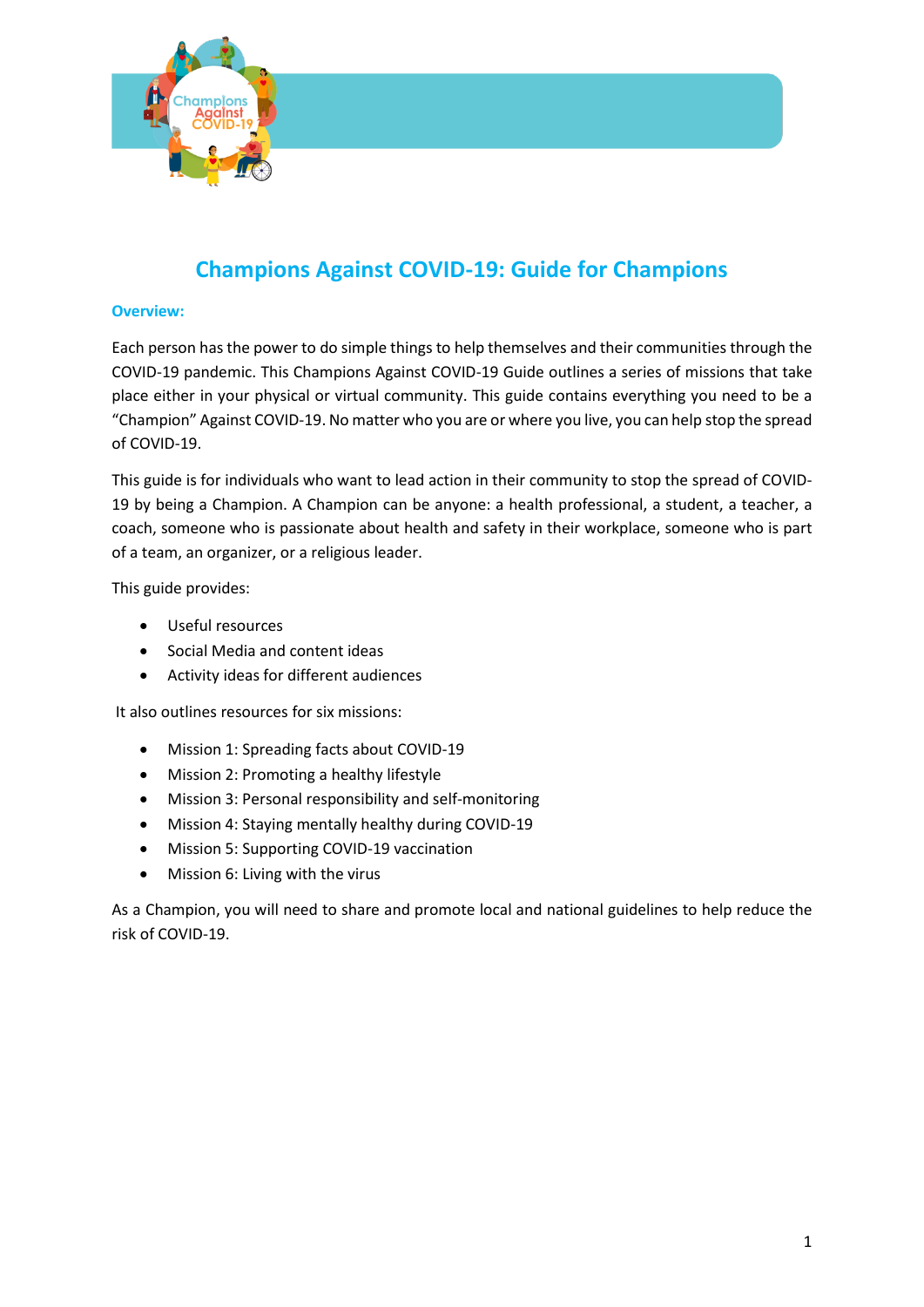## **Mission 1: Spreading the facts about COVID-19**

The mission for week 1 will focus on spreading facts about COVID-19 and managing misinformation.

In the last few months, scientists have been working hard to understand COVID-19, vaccines, and how to prevent it. Until we have a cure or effective vaccination rates, knowing the facts on how to stay healthy is very important.

You probably get information about COVID-19 from multiple sources. These days, there is information everywhere – online, on television and radio, on our phones, from our friends and families. Sometimes it can be confusing, especially when we do not know what is factually correct, and what is not.

Rumours and misinformation can be dangerous to our health. They can stop us from taking the right action to protect ourselves, lead to harmful practices or make us feel stressed because we do not know what to believe.

Luckily, informed individuals like you have the power to reject misinformation and only share information that is factual and helpful. Here are some tips:

- 1. Be cautious. Do not share or like information if you think there is a chance it is untrue.
- 2. Choose carefully. Share, like or forward only content from trusted sources.
- 3. Headlines do not always tell the full story. Read the rest of the information to make sure it's not just clickbait and contain false information.
- 4. Analyze the facts and evidence. Be critical of the information you receive. Does it seem accurate and draw on scientific research and guidelines? Can you compare what it is saying with other sources, like the World Health Organization and your government?
- 5. Images or videos could be retouched.
- 6. Look out for errors. Spelling mistakes can be signs of irreputable sources.
- 7. Be a good example. Respectfully correct or talk to people in your social networks who spread rumours or misinformation. Refer them to expert organizations for more information.

Could you benefit from adopting any of these habits? Check out [this video about how to protect](https://youtu.be/E5Egi0nuDEs)  [yourself in the infodemic,](https://youtu.be/E5Egi0nuDEs) which provides more detail about how to spread facts and stop rumours.

Have you seen online posts that might be false and potentially harmful? You can report them! Find out [how to report misinformation online.](https://www.who.int/campaigns/connecting-the-world-to-combat-coronavirus/how-to-report-misinformation-online?fbclid=IwAR2kO9fBPq4i2Z3jqo-P-HSd46Rrg4e57fEh6HTrz677MzcBKiJQgJ9N5Kw)

### **How can you take action?**

The first step is as simple as a click! For accurate, reliable and up-to-date information that you can share with your friends, families and communities you can follow:

- [WHO Facebook](https://www.facebook.com/WHO/)
- [WHO Twitter](https://mobile.twitter.com/who?lang=en)
- [WHO Instagram](https://www.instagram.com/who/?hl=en)
- [WHO Regional Office for the Western Pacific \(WPRO\) Facebook](https://www.facebook.com/whowpro)
- [WPRO Twitter](https://twitter.com/whowpro)
- [WPRO Youtube](https://www.youtube.com/channel/UC6LJqxyUlipQDnD6qpbltgg)
- [UNICEF's Facebook](https://www.facebook.com/unicef/)
- [UNICEF's Twitter](https://twitter.com/UNICEF)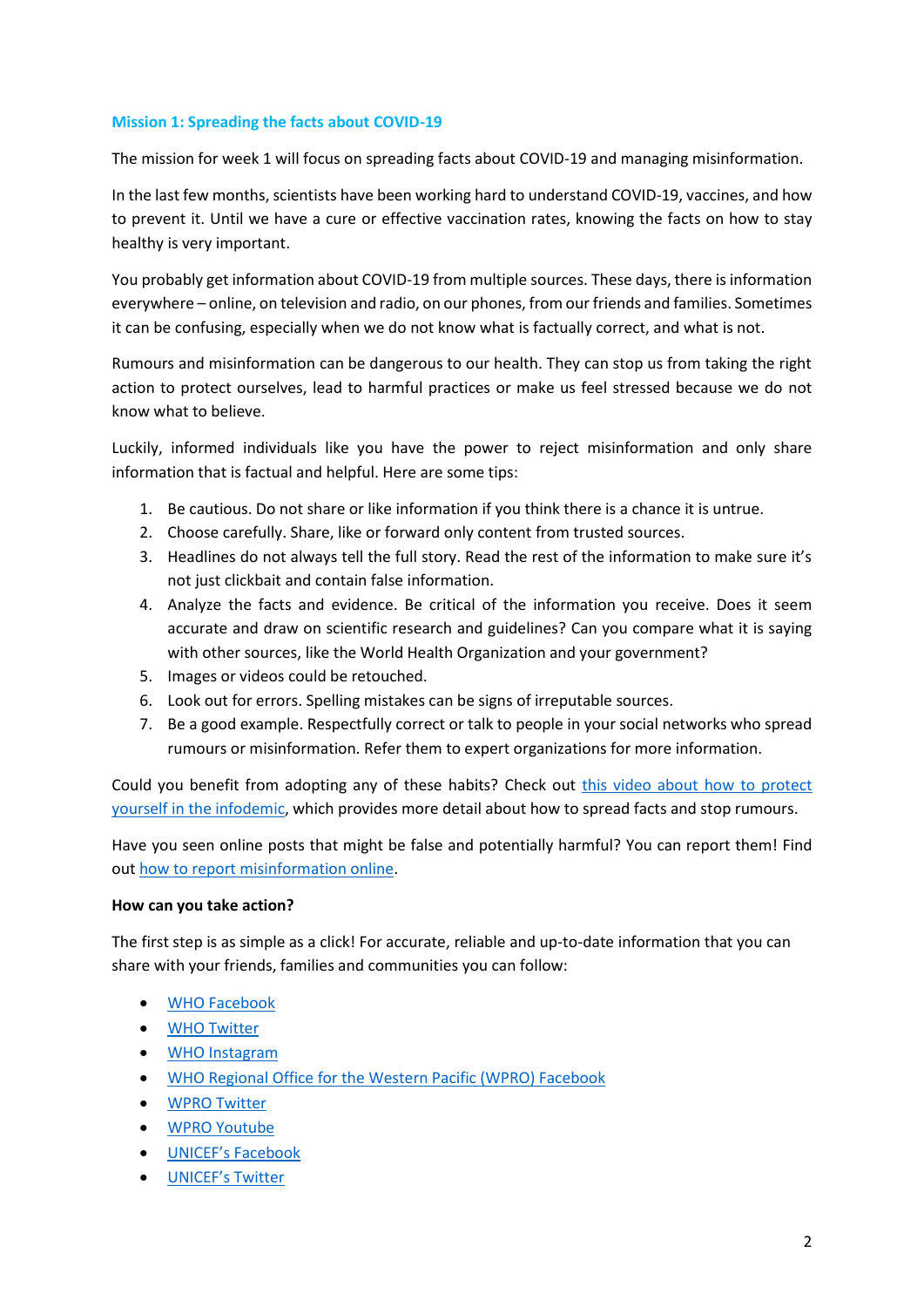• [UNICEF's Instagram](https://www.instagram.com/unicef/)

For local resources we recommend the following websites and social media accounts:

- [Malaysia Ministry of Health website](https://covid-19.moh.gov.my/)
- [Malaysia Ministry of Health Twitter](https://twitter.com/KKMPutrajaya?ref_src=twsrc%5Egoogle%7Ctwcamp%5Eserp%7Ctwgr%5Eauthor)
- [Malaysia Ministry of Health Facebook](https://www.facebook.com/kementeriankesihatanmalaysia/)
- [Malaysia Ministry of Health Instagram](https://www.instagram.com/kementeriankesihatanmalaysia/?hl=en)
- [WHO Malaysia](https://www.who.int/malaysia)
- [UNICEF Malaysia](https://covid-19.moh.gov.my/)

Below we have included examples of how you can use these resources to spread awareness and fight misinformation:

- Share graphics and messages from these resources in your social media channels or send them to your family or friends. Encourage them to pass it on so that even more people know how to protect themselves against COVID-19. Alternatively, you can print and showcase these in your community.
- Go live, for example on Instagram or Facebook, or record informative videos/upload stories on social media. In case you need inspiration, these [short videos](https://prezi.com/v/wjt_ih_qwq-a/introducing-youthagainstcovid19/) can be a good way to start. You can also take part in social media initiatives and challenges taking place at the global and national levels that aim to promote health and safety around COVID-19. See one example [here.](https://prezi.com/landing/youthagainstcovid19/)
- To amplify your message and reach larger audiences, you can for example connect with other champions by using the #ChampionsAgainstCOVID19 and work together and find ways to leverage traditional outreach methods, such as radio and television.
- Young people can also sign up for U-REPORT to receive the latest updates of the situation in Malaysia and vital information about COVID-19 and challenges myths including through 'rumor tracking'. You can learn more about how to connect [here.](https://www.unicef.org/indonesia/media/4191/file/Toolkit%20to%20Spread%20Awareness%20and%20Take%20Action%20on%20COVID-19.pdf)
- If you are a teacher and educator, you can also leverage your classroom to spread facts about COVID in an engaging and fun way. For example, you can invite healthcare workers for an information session or teach your students how to read and interpret data with a focus on the misinterpretation of science around COVID-19 and vaccination. In this short [article,](https://www.edutopia.org/article/science-lessons-tap-student-curiosity-about-covid-19) you can find examples of how teachers around the world have been helping fight the COVID-19 infodemic.
- Maybe you have a relative or friend spreading advice that you know is not correct. If you do, talk to that person about where to look for more reliable information to share, such as the [WHO "Science in 5" podcast and video](https://www.who.int/emergencies/diseases/novel-coronavirus-2019/media-resources/science-in-5) explainers. Next time you see someone sharing something untrue online, let them know and respectfully direct them to the facts. It can be hard to have a conversation with someone who is saying something false yet believes what they are saying is correct. Some people can get defensive if told they are wrong or that they have made a mistake. Here are some tried and tested ways to have positive conversations that are more likely to lead to someone changing their mind (do not forget to ensure that your advice is adapted to the circumstances):
	- 1. Ask open questions about why they think the information they are sharing is important: "Tell me more about why you shared this post on Facebook?"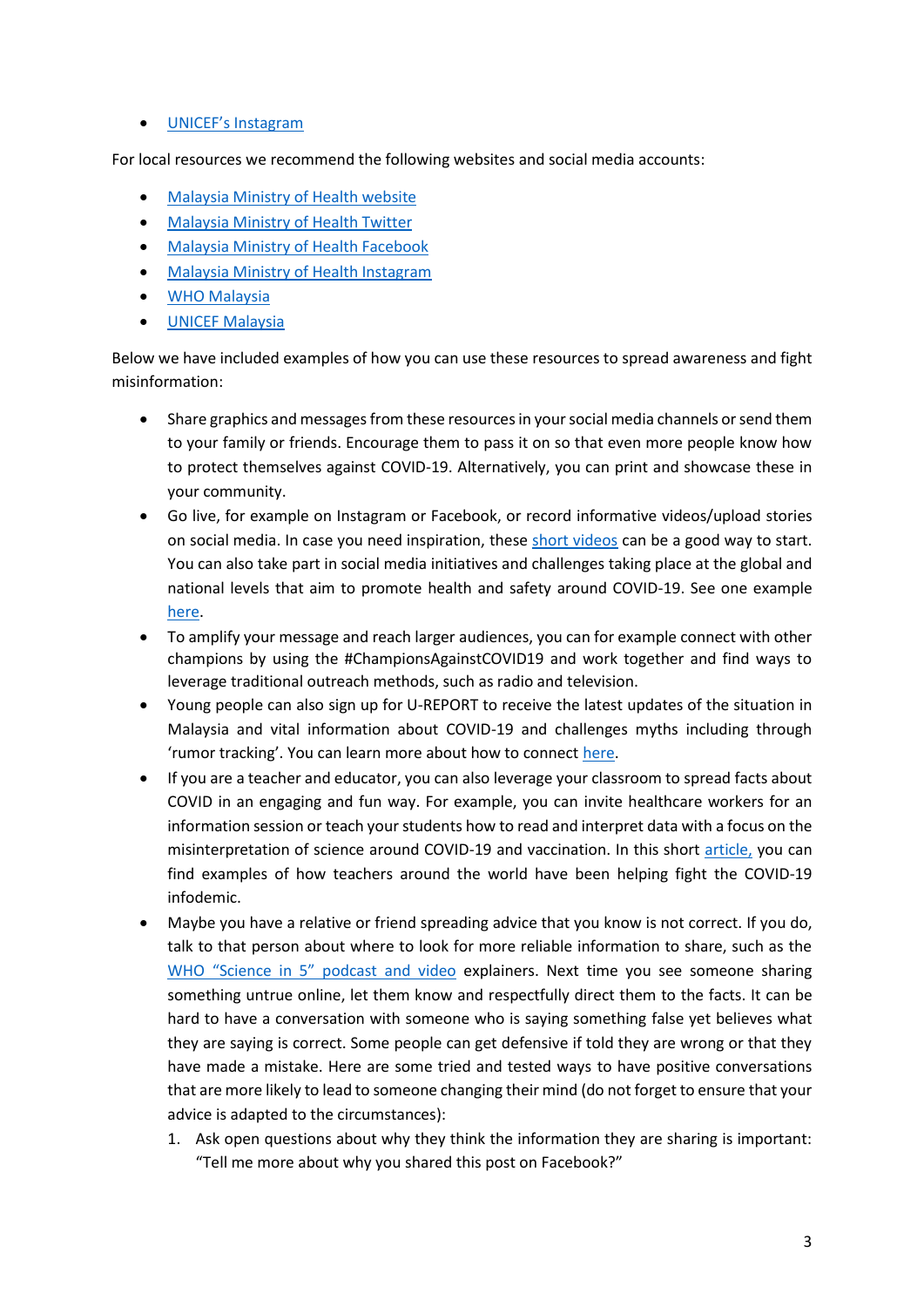- 2. Acknowledge their worries and respond so that they feel understood: "I understand that you are worried about COVID-19 and are looking for the right information to keep you safe."
- 3. Celebrate or acknowledge their efforts. "It's great that you are trying to share what you think you know with others to help keep them healthy too."
- 4. Ask them if you can share some information with them that explains what they have shared might not be helpful. "Can I provide you with some information, based on what you just told me?"
- 5. Check if they understand why, it is important to be careful about misinformation "Given what we just talked about, what do you think now about sharing rumours like this?"
- 6. Summarise and describe the action they are committing to taking "It's great that you have decided to double-check if the information is based on facts before you share it with others; this will help you to keep yourself and your loved ones healthy".
- As a Champion, whether you are a healthcare professional, essential worker, teacher or a student, you can leverage your platform to raise your voice against stigma and discrimination during the COVID-19 pandemic and highlight the danger they pose to society. The WHO Representative Office to Malaysia, Brunei Darussalam and Singapore has developed useful infographics that you can share with your networks.

# **Mission 2: Promoting a healthy lifestyle**

In this second week, we will talk about how to live a healthy lifestyle while protecting ourselves and those around us from COVID-19. The pandemic has altered many of our daily routines and contributed to unhealthier lifestyles among a significant proportion of the population due to physical inactivity, unhealthy eating and sleeping disturbances.

Of particular concern was the fact that during the COVID-19 pandemic several public health measures were adopted, including lockdowns and limitations of access to public spaces for physical activity. These measures have had a negative impact on physical activity levels and sedentary behaviour, when they were already insufficient. Regular physical activity benefits both the body and mind and is crucial for people of all ages. It can reduce high blood pressure, help manage weight and reduce the risk of heart disease, stroke, type 2 diabetes, and various cancers - all conditions that can increase susceptibility to COVID-19. Regular physical activity can help give our days a routine and can be a way to stay in contact with family and friends. It's also good for our mental health - reducing the risk of depression, cognitive decline and delaying the onset of dementia - and improving overall well-being.

## **How can you take action?**

Whether it is in person or online, there are a number of strategies you can adopt to promote a healthy lifestyle and help your family, friends and community to do the same:

- Instead of practicing physical activity alone, do it with your family, friends or community, either outdoors, in a well-ventilated area, or online. You can use for example WHO mYoga, a yoga app to help people stay active and healthy. It is available for free download on Android devices, and Apple devices.
- You can also try new healthy recipes and share them with your community. On this [page](https://www.who.int/campaigns/connecting-the-world-to-combat-coronavirus/healthyathome/healthyathome---healthy-diet) you can find tips for maintaining a healthy diet and for food security during COVID-19. It also includes social media materials that you can share them online to encourage people to adopt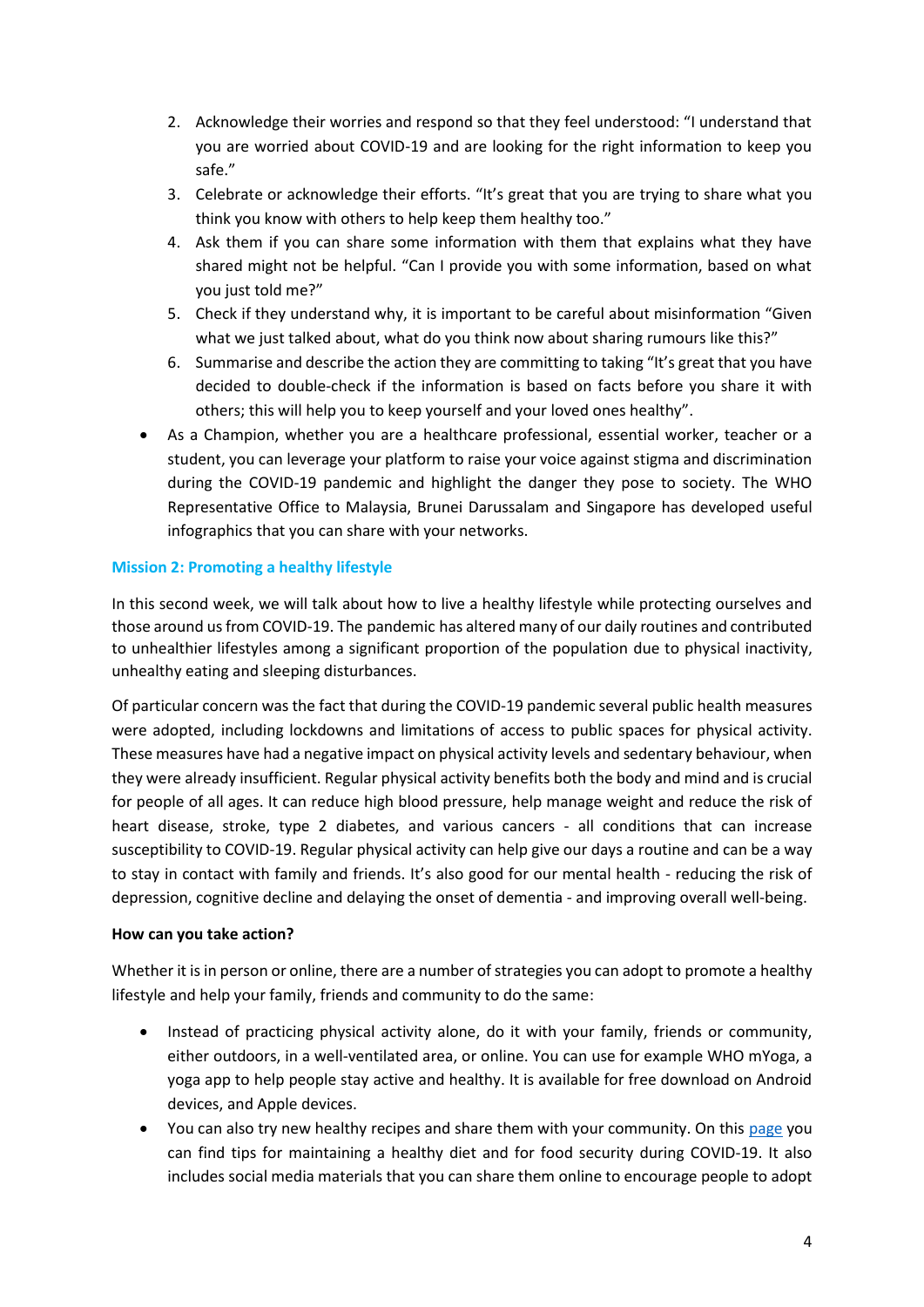health eating habits. Champions can provide information, namely fro[m WHO](https://www.who.int/news-room/fact-sheets/detail/physical-activity) and th[e Ministry](https://www.infosihat.gov.my/)  [of Health](https://www.infosihat.gov.my/) websites, to raise awareness of the importance of adopting healthier lifestyles, and incorporate best practices into their new routine – remember that you are supposed to be a role model! You can also leverage the Champions Community – for example create content and videos with specialists to share with your network or organize in-person workshops in your community, while adhering to local Standard Operating Procedures (SOPs) and testing requirements, focused on these different topics.

• Share information on mobile apps, videos and other resources (e.g., mobile fitness apps and games) that will make this transition fun, interactive and less challenging by, for example, promoting challenges for members of your online and offline communities. You can also encourage them to make simple changes in their habits such as promoting walking and cycling instead of driving.

## **Mission 3: Personal responsibility and self-monitoring**

During week 3, your mission will be to identify ways to take personal responsibility and practice selfmonitoring for COVID-19 risk and symptoms. You will also seek solutions on how to individually contribute to reducing the number of cases in your community and protecting others, especially those who are vulnerable and high-risk.

As a Champion you should set an example and, therefore, you will need to ask yourself: am I practicing all of the protective behaviours to prevent COVID-19 from spreading in my area? Is there anything else I could be doing to be more careful?

## **How can you take action?**

The first rule of thumb is to continue carrying out the key protective behaviours to prevent the spread of COVID-19 as we are adapting to 'living with the virus' and:

- a. Keep a safe distance (of at least 1 metre) if you can
- b. Wear a well-fitted mask fully covering your nose, mouth and chin
- c. Cover coughs and sneezes
- d. Keep hands clean
- e. Open windows when possible
- f. Get vaccinated as soon as possible (or register to receive your booster)
- g. And stay at home, if feeling unwell

If you or a friend/family member feel unwell, here are the steps you must take:

### **Know the symptoms**

• Be aware of the full range of symptoms of COVID-19. The most common symptoms of COVID-19 are fever, dry cough, tiredness, running nose and loss of taste or smell. Less common symptoms include aches and pains, headache, sore throat, red or irritated eyes, diarrhea, skin rash or discolouration of fingers or toes.

### **Follow TRIIS (Test, Report, Isolate, Inform, Seek)**

• Follow the TRIIS procedure: If you have a fever, cough and runny nose, get tested using a selftest kit and report the test result on your MySejahtera immediately. If you test positive, selfisolate immediately and monitor symptoms closely following the home surveillance orders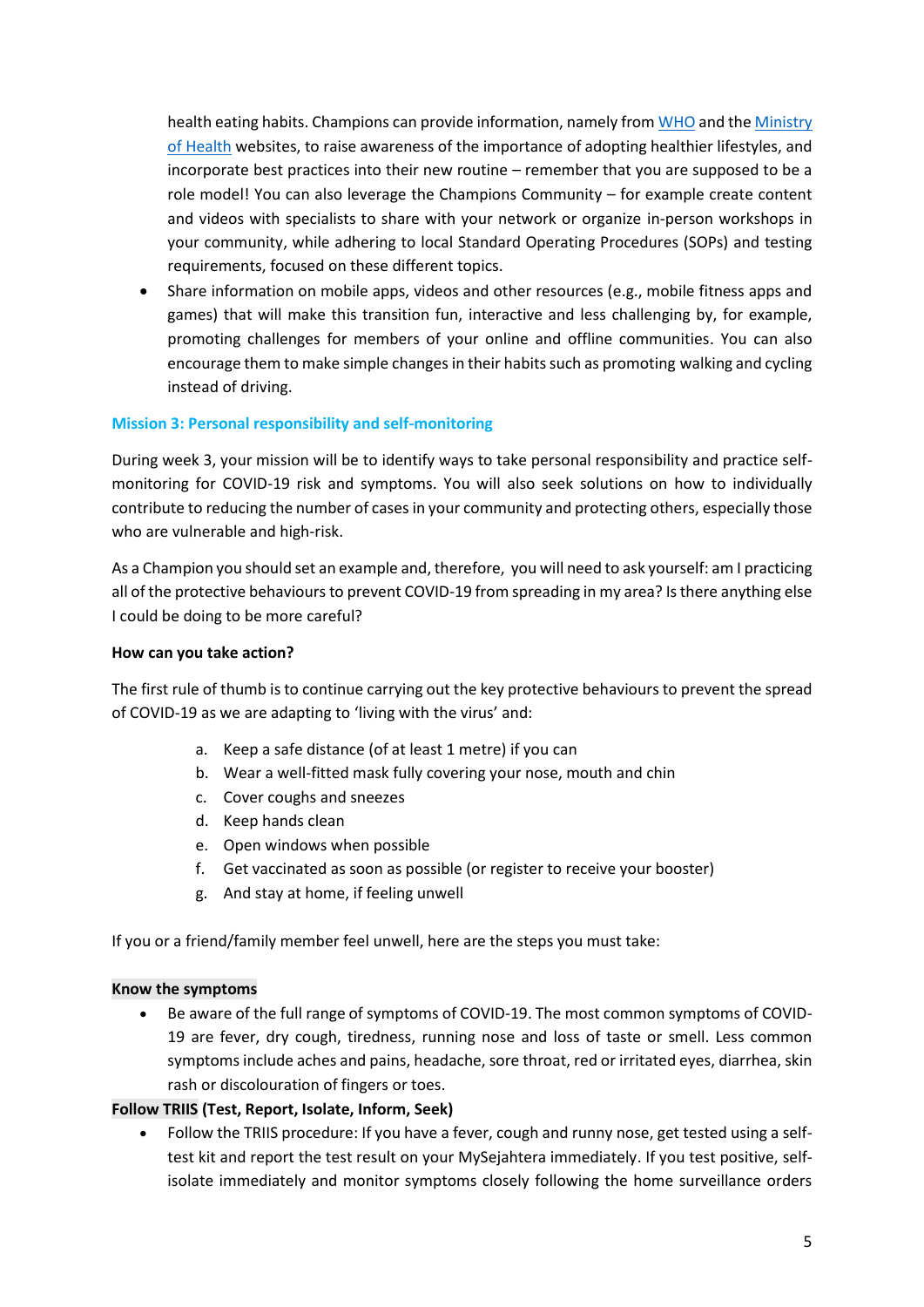imposed by the MoH. Inform your close contacts and immediate family members urgently if you test positive. If your condition has worsened while self-quarantining, seek medical advice by calling your health care provider or hotline and follow their directions and advice. Have someone bring you supplies.

## **Stay informed**

- Keep up to date on the latest information from trusted sources, such as [WHO](https://www.who.int/emergencies/diseases/novel-coronavirus-2019/advice-for-public) or your local and national health authorities, namely the [Ministry of Health](https://covid-19.moh.gov.my/) website and social media pages mentioned above. Local and national authorities and public health units are best placed to advise on what people in your area should be doing to protect themselves and their communities.
- If you are a teacher, you can work with the education community to promote a healthpromoting school to improve the health and well-being of your students. You can consult the [Global Standards for Health-promoting Schools](https://www.who.int/news/item/22-06-2021-unesco-and-who-urge-countries-to-make-every-school-a-health-promoting-school) resource package.

## **Mission 4: Staying mentally healthy during COVID-19**

In week 4, we will learn how to stay mentally healthy during COVID-19 and support the well-being of people around you. If you have found the past two years challenging, stressful or isolating, you are not alone. In times of such uncertainty when things are so hard for so many, it is really important for us to look after our mental health. Fortunately, there are many things we can do to look after our wellbeing. By practicing these things regularly, we can build mental and emotional resilience that will help us in hard times.

### **How can you take action?**

Some of these are the same things we do for our physical health like getting enough sleep, meditating, exercising regularly, eating well. You should limit the time you spend watching stressful news, stories, and read and share positive or hopeful news stories instead. It can also help to talk to someone you trust and stay connected to your friends and family, through phone calls and social media for example, especially those who may be far away or living alone.

Stress is one sign that your mental health might be suffering. Have you experienced any of these feelings, thoughts or behaviours lately? If you have, then it's especially important to do things that help you to cope and build resilience for the future, rather than waiting until stress becomes a problem. There are other signs and symptoms to look out for like feeling troubled or threatened, struggling to focus, crying often, getting angry easily, having difficulty sleeping or feeling sad, guilty, worried or very tired.

For people with existing mental health conditions, COVID-19 might have made it more difficult to manage or triggered new symptoms. It's important for people with existing conditions to keep taking any medication they are on, stay in contact with your health care worker, and draw on the skills you have used in the past to manage your feelings and cope.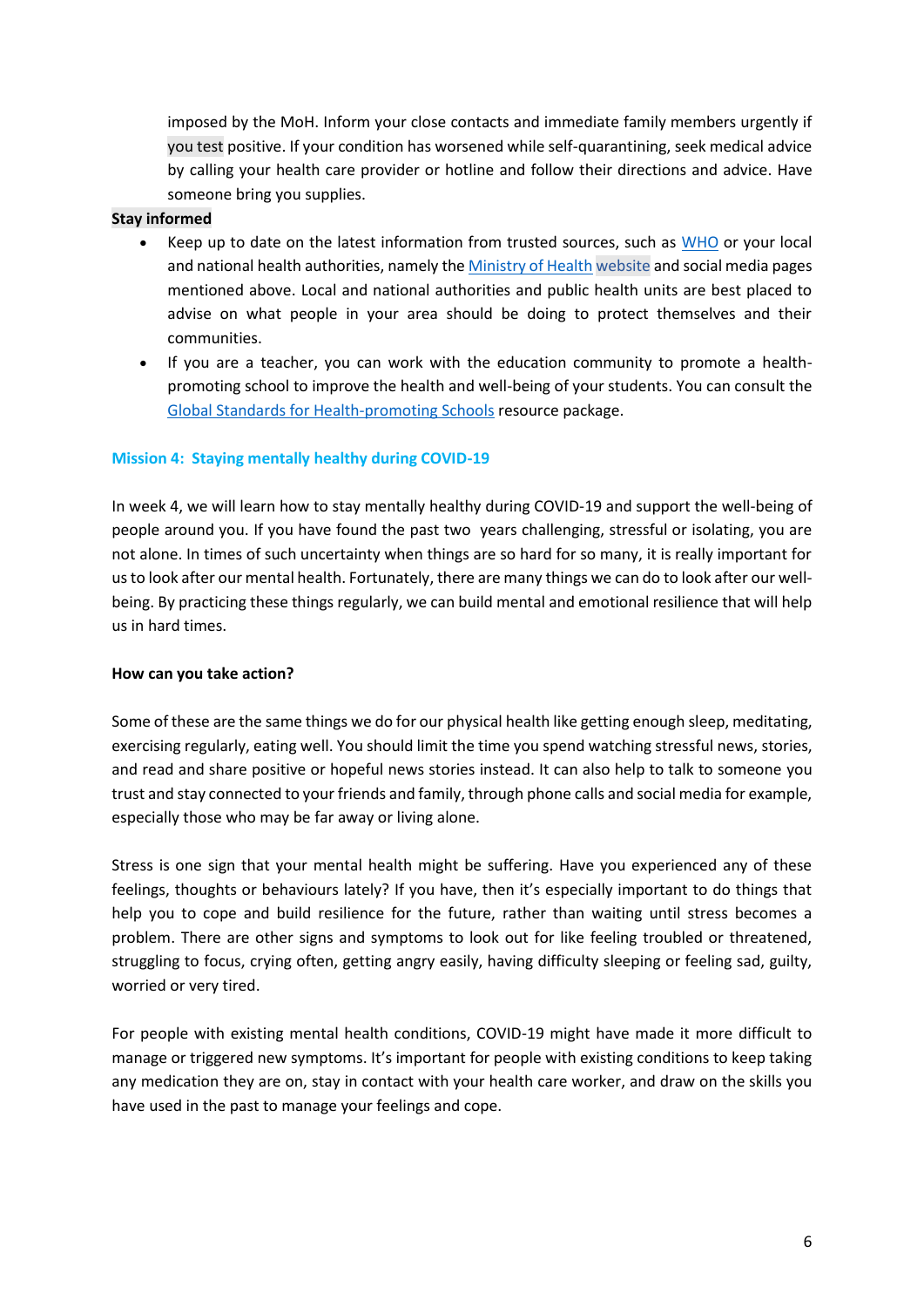There are also simple techniques that you can practice for just a few minutes a day to reduce stress and improve your wellbeing, like [this grounding exercise.](https://youtu.be/DIT3XwAto64) It can help you cope with difficult thoughts and feelings. Find more practical exercises on this.

It's important to get help from a professional if you start feeling very overwhelmed or are not able to function as you normally do. Contact your family doctor, local healthcare services or a social worker. Talk to your family, friends or another trusted person in your community if you need help finding a service. If you can't see someone in person, there may be telephone-based or remote options available. Th[e website of the Ministry of Health](https://bit.ly/3ICQ4XJ) provides contact details of mental health psychosocial support services. Additionally, the [Reach Out initiative](https://reachout.my/#howcanwehelp) offers a helpline with support provided in Malay, English, Chinese and Tamil.

Here are some suggestions for how you could support others:

- If you can, offer to listen to someone whom you think may be struggling, and share suggestions of things that have helped you in the past. For example, if you have an older adult in your community who lives alone and is socially isolated, make sure to check on them either in person, if the situation allows, or make regular phone calls. These calls can help reduce [loneliness and depression in older adults!](https://www.ama-assn.org/delivering-care/population-care/empathetic-phone-calls-reduce-loneliness-depression-older-adults) The ['Let's Talk' \(Ministry of Health\) tips](https://www.moh.gov.my/moh/resources/Portal%20Bahagian/Pendidikan%20Kesihatan/ANMS/Lets%20TALK/Infografik%20Lets%20TALK/Dengar_tanpa_menghukum_1.jpg), namely those on how t[o listen with empathy](https://www.moh.gov.my/moh/resources/Portal%20Bahagian/Pendidikan%20Kesihatan/ANMS/Lets%20TALK/Infografik%20Lets%20TALK/Dengar_tanpa_menghukum_2.jpg) can help you get started.
- Look for community resources that provide psychosocial support for people living with mental health conditions and share them on social media and with your community. Initiatives created by the government that can help you start your journey as a mental health champion include the 'Let's Talk Healthy Minds', 'Healthy Minds School' dan [KOSPEN \(Komuniti Sihat](https://www.infosihat.gov.my/projek-khas/kospen.html)  [Pembina Negara\).](https://www.infosihat.gov.my/projek-khas/kospen.html) More information and resources can be found on the links provided.
- Share information on social media to help others learn about protecting their mental health. You can find relevant tips on the following websites: WHO Malaysia - [COVID-19 and mental](https://www.who.int/malaysia/emergencies/covid-19-in-malaysia/information/mental-health)  [health,](https://www.who.int/malaysia/emergencies/covid-19-in-malaysia/information/mental-health) the ['Let's Talk' campaign](https://www.infosihat.gov.my/multimedia/video/tag/Let) and the [Reach Out Initiative.](https://reachout.my/about-us/)
- Teenagers and younger people can also adopt thes[e strategies to protect their mental health:](file:///C:/Users/inaaragulamhussen/Downloads/6%20strategies%20for%20teens%20facing%20a%20new%20(temporary)%20normal) (1) Recognize that anxiety is common, (2) Create and practice hobbies, (3) Find new ways to connect with your friends.
- For parents and caregivers, these [parenting resources](https://www.unicef.org/malaysia/parenting-resources#oneonone) created by [WHO,](https://www.who.int/) [UNICEF](https://www.unicef.org/) and other partner organizations provide useful tips and advice. These are currently available, for free, in English and [Malay.](https://www.unicef.org/malaysia/sumber-informasi-untuk-ibu-bapa)

## **Mission 5: Supporting COVID-19 vaccination**

In Week 5, we look at how to support ongoing COVID-19 vaccination programmes. Used together with the other protective measure, vaccination against COVID-19 is an important tool to help stop the pandemic.However, vaccine hesitancy remains high among many groups, which puts progress toward ending COVID-19 at risk.

Ensuring communities have access to up-to-date public health information from trusted sources and are not misled by misinformation is essential to ending the COVID-19 pandemic. Luckily, informed community members like you can help fight the infodemic around COVID-19 vaccination and support the rollout of the vaccination campaign.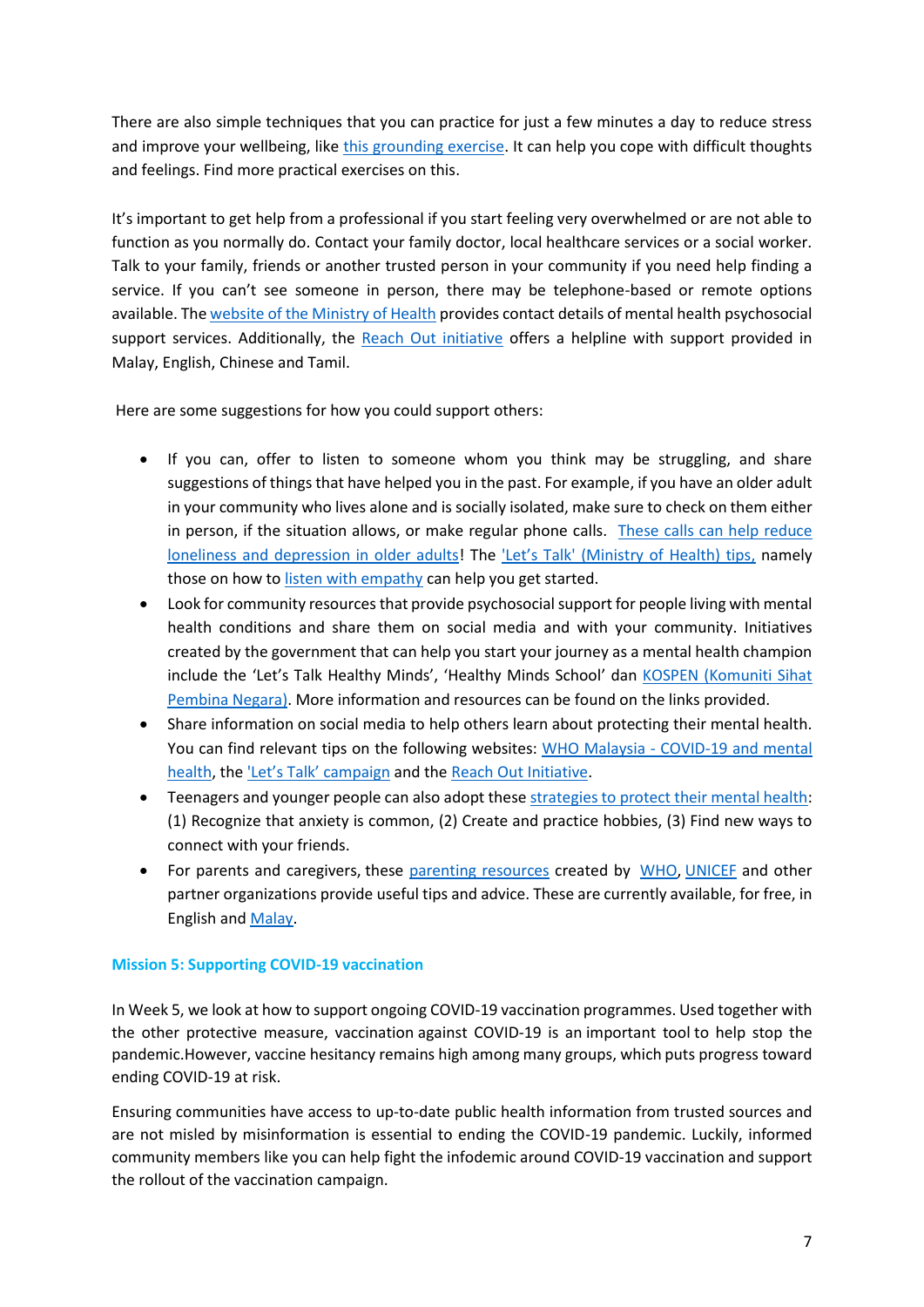#### **How can you take action?**

Below are a few resources and actions you can take to ensure your community is safe and protected:

- Share with your community information about the vaccination campaign in Malaysia. For example, if you know someone who is not yet vaccinated or is eligible to receive their booster shot and is unable to book their vaccination appointment you can help them register on the MySejahtera mobile application. You can also accompany them to their appointment if they have limited mobility and are unable to reach the vaccination site.
- As Malaysia starts the rollout of the COVID-19 vaccination programme for children, it is important to debunk myths to ensure parents and caregivers vaccinate children. This [statement from WHO](https://www.who.int/news/item/24-11-2021-interim-statement-on-covid-19-vaccination-for-children-and-adolescents) can be a good place to start. As news about COVID-19 vaccines spread, young children might have questions. On thi[s webpage,](https://www.unicef.org/malaysia/stories/how-talk-your-children-about-covid-19-vaccines) you can find kid-friendly resources to help them understand how vaccines work.
- If you are a healthcare worker, you can play a crucial role in building vaccine confidence. This [Social Media Toolkit for Healthcare Practitioners](https://www.who.int/publications/m/item/a-social-media-toolkit-for-healthcare-practitioners---desktop) aims to provide healthcare workers with the tools, skills and content needed to effectively share authentic and reliable information online. Centered around three core vaccine confidence messages, Vaccine Safety, Vaccine Development and Vaccines Reduce theRisk of Sickness; this toolkit sets out three ways you can help build vaccine confidence and address misinformation among your community: creating your own social media posts, posting the images and videos provided in the toolkit, or resharing vaccine information from trusted sources.
- Leverage social media to share resources (see th[e WHO website dedicated page to COVID-19](https://www.who.int/news-room/questions-and-answers/item/coronavirus-disease-(covid-19)-vaccines)  [vaccines\)](https://www.who.int/news-room/questions-and-answers/item/coronavirus-disease-(covid-19)-vaccines) and discuss the importance of getting vaccinated. For example, you can participate in the [UNICEF campaign "#Vaccinated"](https://www.unicef.org/immunization/vaccinated) to help spread the word those vaccines are safe and effective in preventing severe disease and deathand encourage others to get vaccinated. Offline, you can work with community leaders to define strategies to tackle this problem. You can also connect with other champions in your area to combat misinformation about COVID-19 vaccines. Similarly, to other successful [initiatives,](https://www.unicef.org/jordan/stories/mafraq-aqaba-young-volunteers-are-leading-efforts-build-trust-covid-19-vaccines) this can be done by creating a positive impact offline, sharing your positive experiences, reassuring the public by raising awareness on the safety and efficacy of vaccines and assisting the elderly to register to receive their vaccine.
- Educating and warning individuals about the harm of mis- and disinformation can help build up resistance to misinformation. It can take the form of simple text-based warnings or short videos, as well as appealing online games. For example, the free-to-play [Go Viral! game](https://www.cam.ac.uk/stories/goviral) confronts players with myths surrounding COVID-19 in a playful manner and prepares them for real dangers.
- Sign up to become a COVID-19 volunteer through the [MySukarela platform](https://mysukarela.com/) and assist in the rollout of the government's vaccination program. MySukarela aims to recruit willing individuals above the age of 18, who will be deployed as part of the vaccination team, either as a general volunteer or medical volunteer, throughout the country.
- Teachers and non-teaching staff and students can also play an important role in promoting vaccination and addressing hesitancy. In this shor[t article,](https://www.edutopia.org/article/science-lessons-tap-student-curiosity-about-covid-19) you can find examples of innovative ways in which teachers around the world have been helping fight the COVID-19 vaccine infodemic.

#### **Mission 6: Living with the virus**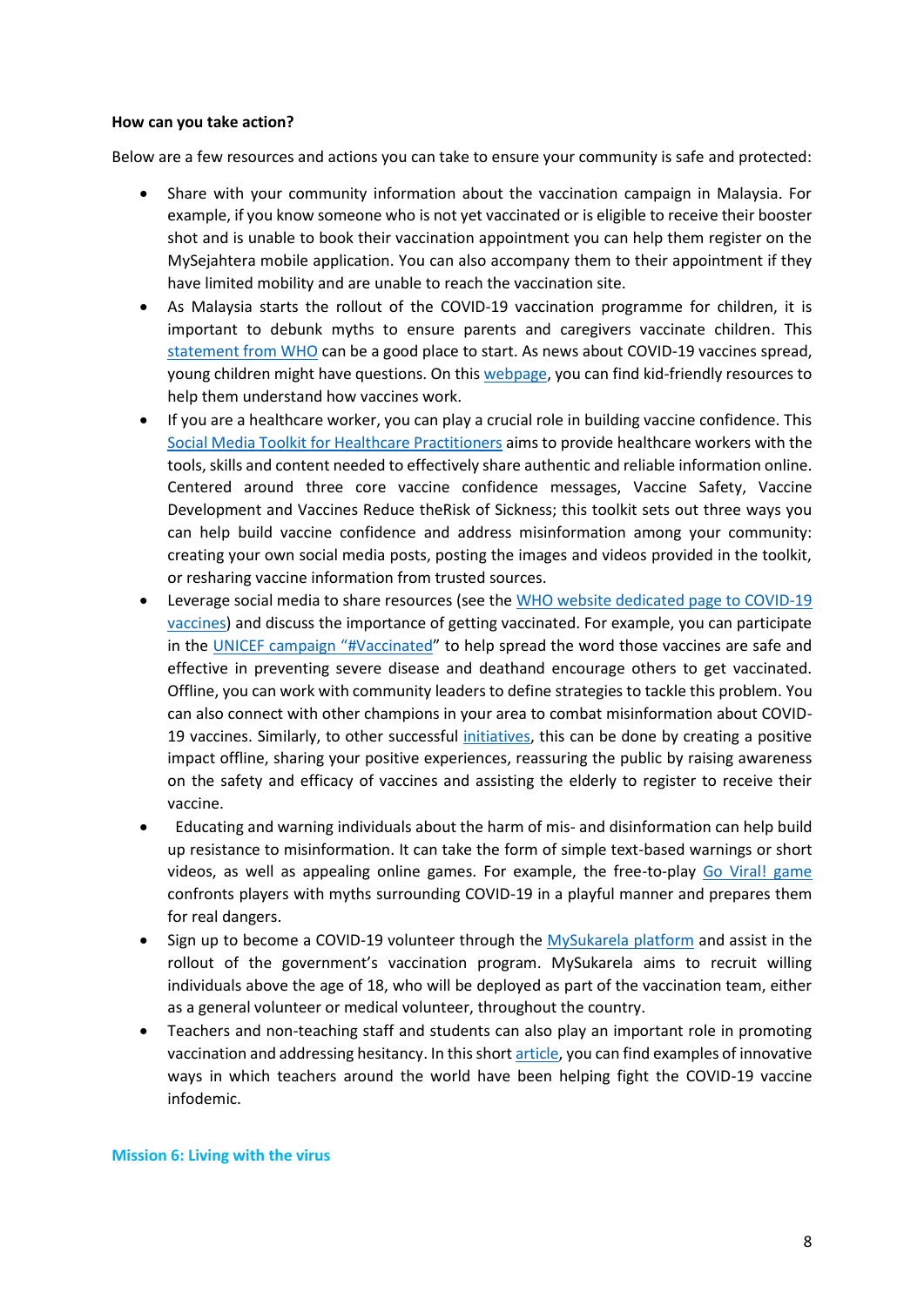In this last week, we will summarize the key behaviours necessary to carry on with our lives while protecting ourselves and others from COVID-19. People everywhere have had to change their behaviours and lifestyles to protect themselves and each other from COVID-19. Many people know someone close to them who has become sick, and others have lost loved ones. Almost all of us have had to follow challenging and sometimes isolating measures to stay safe. We know it hasn't been easy.

The fight against COVID-19 is far from over and we will have to learn to live with the virus. We are all adjusting to new ways of living and working. Things aren't going back to how they were before the pandemic any time soon. It's important for us to find ways to adapt so that we can stay healthy while enjoying life and getting back to school or work.

To choose the action you want to take this week to adapt to 'living with the virus', reflect on and answer the following questions:

- How is your daily life different now?
- What changes have you found hardest?
- What new ways have you found for doing things differently?
- What can you do to make things more manageable, and even enjoyable while still practicing protective behaviours against COVID-19?

Now pose these questions to others. Talk to your friends, family and members of your community to hear their ideas or start a conversation with your followers and other champions on social media.

As you have your discussions with others, you will get ideas about the difficulties others are facing and how you can help address them. Put the best ones into action and encourage others to do the same!

## **How can you take action?**

Here are some ideas to get you started:

| The problem:                                                                                                                                      | <b>Possible solutions:</b>                                                                                                   |
|---------------------------------------------------------------------------------------------------------------------------------------------------|------------------------------------------------------------------------------------------------------------------------------|
| People are not practicing protective behaviours<br>(e.g., wearing masks in public places) anymore<br>or are still resistant to getting vaccinated | Find creative ways to reach individuals in your<br>community and on social media with<br>information about how to stay safe  |
| Older and at-risk people in my neighbourhood<br>are having difficulties accessing medicine and<br>other necessities                               | Offer to pick up and deliver groceries and<br>medicines to their homes                                                       |
| People might not feel safe returning to work                                                                                                      | Encourage your employer to provide water,<br>soap and alcohol-based hand sanitizer and<br>regularly clean your working space |
| People are sad about missing big celebrations<br>and gatherings                                                                                   | Help a friend or family member to host an<br>online party or send messages to mark those<br>occasions                        |
| Friends are organizing parties, and their safety is<br>a priority                                                                                 | Suggest organizing it outdoors if the weather<br>permits. If indoors, open windows to ventilate                              |